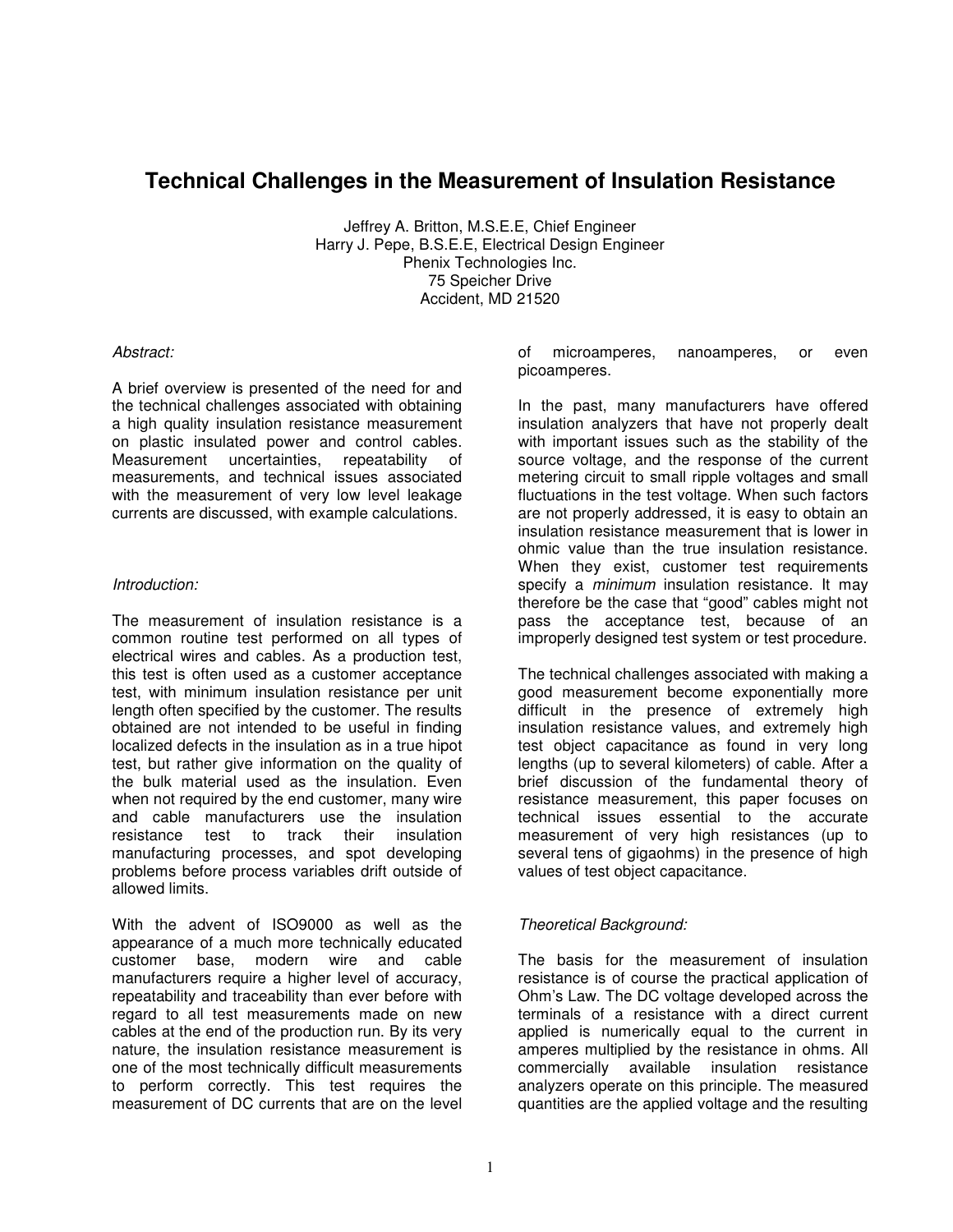current. From these quantities, insulation resistance is calculated and displayed to the operator, or collected by a data acquisition system for inclusion into a test report.

In the case of making an insulation resistance measurement, the difficulty in obtaining a correct measurement stems from the extremely high value of the resistance being measured, and the relatively high capacitance of the cable insulation which is electrically in parallel with the insulation resistance. In the case of a typical multi-conductor low voltage cable, the insulation resistance measurement may be made for each individual conductor or for a certain group of conductors by applying voltage sequentially to each conductor or group of conductors with all other conductors grounded. If shields are used, the insulation resistance may be made for each conductor or group of conductors to its respective shield by treating the shield as the grounded electrode of the resistor as voltage is applied to the conductor or group of conductors under test. Leakage current is measured returning to the power supply from the low voltage (grounded) conductors.

The equivalent circuit used in the explanation of the insulation resistance measurement is given in Figure 1.



Figure 1: Equivalent Circuit of Cable Insulation Resistance Test Circuit

Where:  $Ir = Total Current Supplement$  by the High Voltage DC Source

Is = Stray Leakage Currents Within Test Circuit (not measured)

 $I<sub>L</sub>$  = Leakage Current in Test Fixturing (measured)

 $I<sub>R</sub>$  = Cable Insulation Resistive Leakage **Current** 

 $I<sub>C</sub>$  = Cable Insulation Capacitive Current  $Im = Total Measured Current (Test Fixture)$ Leakage + Cable Insulation Resistive Leakage + Cable Insulation Capacitive Current)

It is noted that the polarization currents are not included in this discussion because it is assumed that slowly decaying current components associated with dielectric absorbtion phenomena (polarization currents) will be negligible in new polymeric insulation as is being discussed here.

The true resistive leakage current, IR, which represents true charge leakage through the cable dielectric, is the current we are interested in measuring. Because the resistance and capacitance of the dielectric are physically inseparable however, and because the cable test fixture is not a perfect dielectric, we are forced to measure the combined resistive leakage current IR, capacitive current Ic, and test fixture leakage current IL. For the purposes of this discussion, it will be assumed that the high capacitive charging currents required to charge the cable capacitance to the test voltage have been allowed to die out, and that variations in the total measured current  $I_M$  $=$  I<sub>L</sub> + I<sub>R</sub> + I<sub>C</sub> result only from fluctuations in the test voltage.

The following sections explain in detail the technical issues that affect the accuracy of the measurement results.

# Effects of High Resistance

The high resistance value of the cable insulation, typically in the range of several hundred megaohms to several tens of gigaohms results in a very low leakage current to be measured by the test equipment. The applied voltage is usually in the range of 500 V to 20 kV, with higher insulation values corresponding to higher test voltages. The resulting currents to be measured are in the range of a few microamperes down to a few nanoamperes.

#### Proper Guarding of the Test Circuit Current Meter

Proper location of the current meter in the test circuit, as shown in Figure 1, will effectively "guard out" any stray currents associated with the high voltage source and its associated wiring. If this is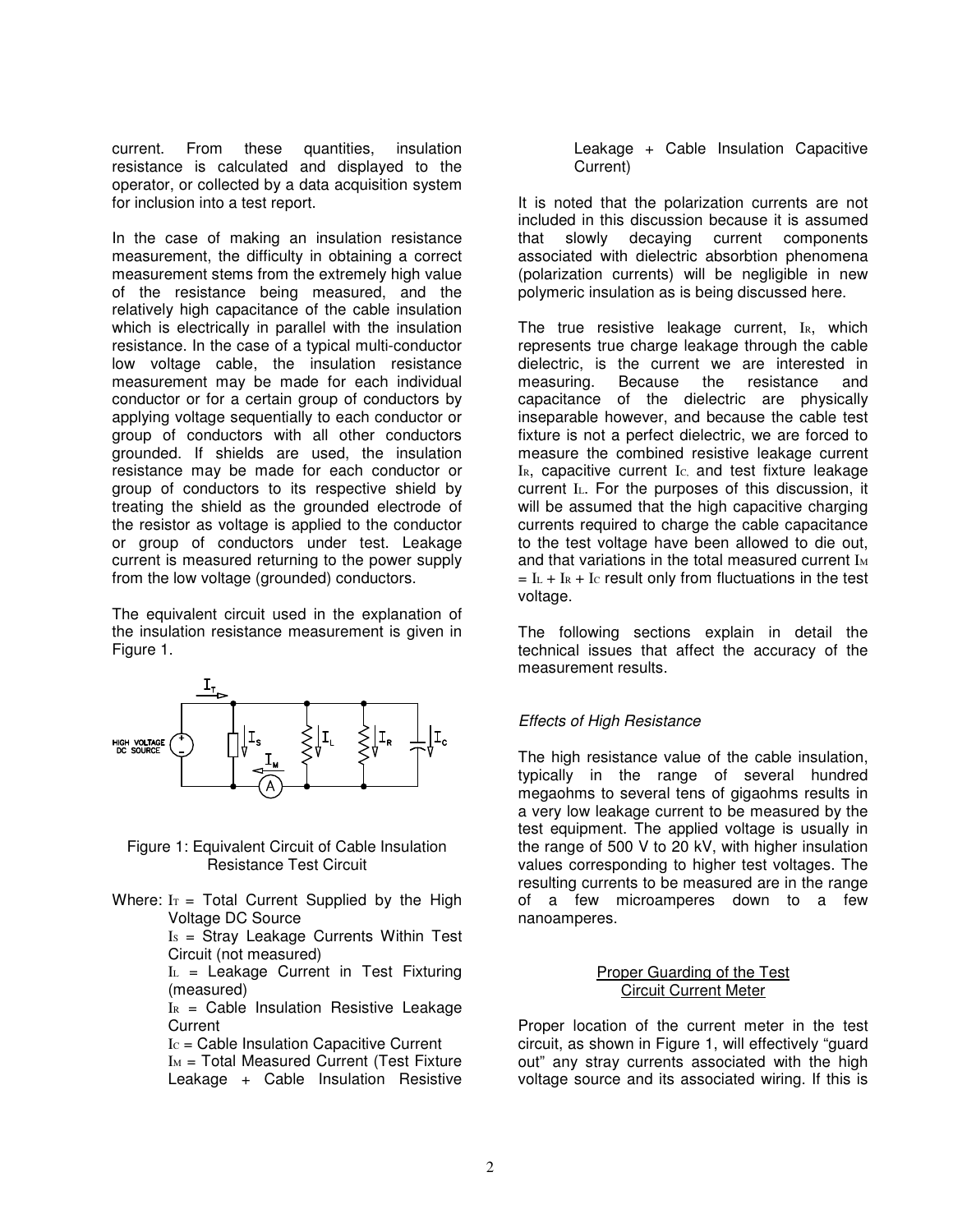done properly, these stray currents will not contribute to the measurement error.

#### Current Leakage of the Test Fixturing

When cable insulation leakage currents are extremely low, it must be realized that the insulation resistance of the test fixturing can become on the same order of magnitude, or even lower, as the cable insulation resistance. If an insulating fan board and switching network is used to perform automated sequential measurement of the insulation resistance on each conductor of a multiconductor cable, the leakage current through the fanboard fixture, represented by  $I<sub>L</sub>$  in Figure 1, cannot be separated from the measurement. It is therefore essential that the resistance of the material from which the fixturing is constructed be sufficiently higher than the insulation resistance to be measured. In general, a total fixture leakage resistance of at least one order of magnitude higher than the cable insulation resistance is recommended, depending on the allowed uncertainty of measurement. Higher fixture resistance is better, but sometimes cannot be achieved depending on the insulating material used in the construction if the cable. Materials such as porcelain or glass have the highest resistance, however these materials are usually not practical from the standpoint of cost and mechanical durability. Plexiglass (or Lexan) is a good choice for fixturing material.

# Effects of High Capacitance

It turns out that the effects of high cable dielectric capacitance can be much more of a problem than those of high insulation resistance. High test object capacitance results in very high sensitivity of the total measured current  $I_M$  to even very small fluctuations in the DC source voltage. As a rusult, even very small ripple voltages and small line voltage disturbances present on the DC source voltage can result in currents many times larger in magnitude than the DC leakage currents which are to be measured.

# The Effect of Ripple Voltages

The effect that even extremely small ripple voltages have on a DC insulation resistance measurement is enormous. As an example of this phenomenon, consider an insulation resistance measurement where the effective insulation resistance is 5000 megaohms, the effective test conductor capacitance to ground is 5 microfarads, the test voltage is 500 volts, and the fundamental ripple frequency is 120 Hz. This ripple frequency corresponds to a single phase, full wave, 60 Hz. rectifier. If all stray currents and test fixturing leakage currents are ignored for this example, the resulting equivalent circuit is shown in Figure 2.



- Figure 2: Simplified Equivalent Circuit Used to Analyze Capacitive Effects on Insulation Resistance Measurements
- Where:  $Ir = Total Current Supplement$  by the High Voltage DC Source

 $I<sub>R</sub>$  = Cable Insulation Resistive Leakage **Current** 

 $I<sub>C</sub>$  = Cable Insulation Capacitive Current

 $I_M$  = Total Measured Current (Cable Insulation Resistive Leakage + Cable Insulation Capacitive Current)

Based on the resistance and capacitance values stated above, the 120 Hz. capacitive reactance of the conductor capacitance to ground is calculated as:

$$
X_c = 1 / {2 \times (B) \times (120) \times (5E-6)} = 265.3\Sigma.
$$

This means that an RMS ripple voltage of 5 V superimposed on the DC test voltage, or 1% of the DC voltage of 500 V, will result in a capacitive current flow of:

$$
I_c = 5 V / 265.3 \Sigma = 18.85 mA.
$$

The true resistive leakage current is calculated as:

$$
I_R = 500 V / 5000E + 6 = 0.1 : A.
$$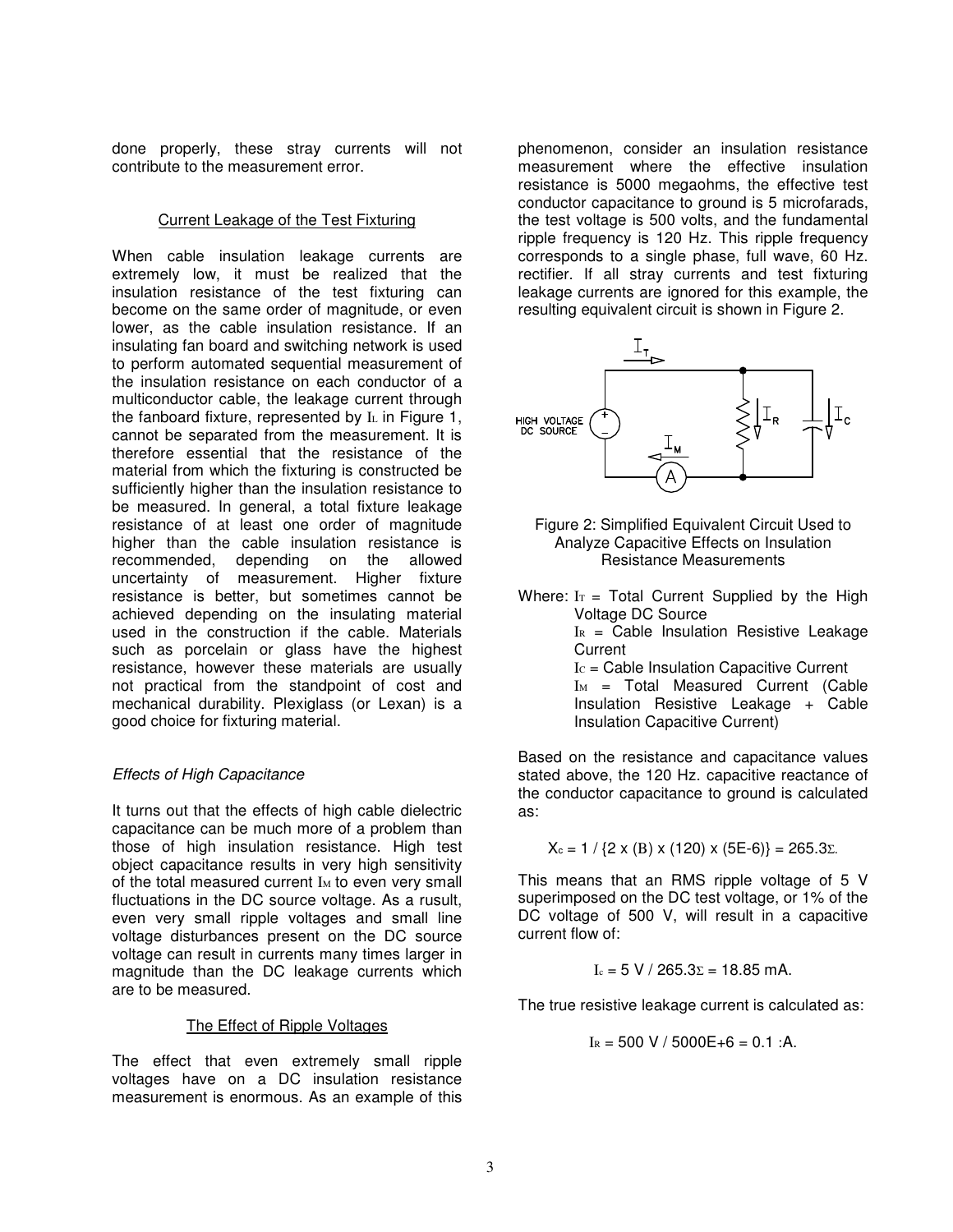In this example, the AC current resulting from a 1% RMS ripple voltage is 188,500 times higher than the DC current to be measured!

Cable manufacturers commonly encounter the cable parameters used in this example, which underscores the importance of a thorough understanding of the effects of ripple voltages on the insulation resistance measurement. In practice, the ripple voltage is not normally as high as 1% on a test object with such high capacitance, however the AC ripple current component Ic is normally the dominant component of the total measured current  $I_M$ . A plot of the ratio of the two current components IC/IR versus % ripple for the cable parameters used in the above example is shown in Figure 3, based on 120 Hz. fundamental ripple frequency. Even with a ripple of 0.001%, the AC ripple component Ic of total measured current I<sub>M</sub> is still 185 times the leakage current IR.

This means that the metering circuit must be designed to pass the AC current without affecting the accuracy of or damaging the DC current metering components. This is typically accomplished by adding capacitance in parallel with the DC current metering resistance, which will shunt the ripple currents around the DC metering. This capacitance must be carefully selected to allow the AC ripple current to pass, but at the same time not slow the response of the current meter to the point where an unacceptably large response delay is created.



Figure 3: Ratio of IC/IR Versus % Ripple, for 120 Hz. Fundamental Ripple Frequency.

In cases where very high test object resistances occur in parallel with high test object capacitances, it is possible to reduce the AC ripple component of the current by utilizing a regulated solid state power supply with a high switching frequency and proper output filtering.

## Stability of the Test Voltage and Software **Techniques**

Another important factor affecting the accuracy of the insulation resistance measurement is the stability of the test voltage. When measuring very high insulation resistance values (greater then 1000 MΣ) in the presence of high test object capacitance the stability of the test voltage can have a major impact on the accuracy of the final resistance measurement. Small random fluctuations on the test voltage that would appear on the surface to be insignificant may have a large affect on the value of the total measured current IM.

As an example of this, consider a 0.1% step change in test voltage from 500.0 V to 500.5 V, and a source impedance of 100  $k\text{ }z$  (a reasonable value for many insulation analyzers) in the simplified equivalent circuit shown in Figure 2. This results in a charging current that takes approximately 2.5 seconds to decay, based on the 0.5 second RC time constant created by the 100 kΣ output impedance of the DC source and the 5:F capacitance of the test object. The peak current associated with this step change is given by the magnitude of the voltage change divided by the output impedance of the DC source:

$$
I_{\text{peak}} = 0.5 V / 100,000 \Sigma = 5:A
$$

Therefore the initial current impulse resulting from the voltage change is 50 times larger than the steady state leakage current of 0.1:A, and decays exponentially over the 2.5 seconds following the voltage change. This means that if the measuring system recorded a current during the charging time associated with the voltage change, the resistance could be in error by a factor or 50, being recorded as 100 MΣ rather than 5000 MΣ.

One solution to this problem is to utilize an ultra stable voltage source. A highly regulated high frequency switching supply is the best choice, if line voltage fluctuation is a problem. If a power frequency rectifier is being used to provide the DC voltage, constant voltage or ferroresonant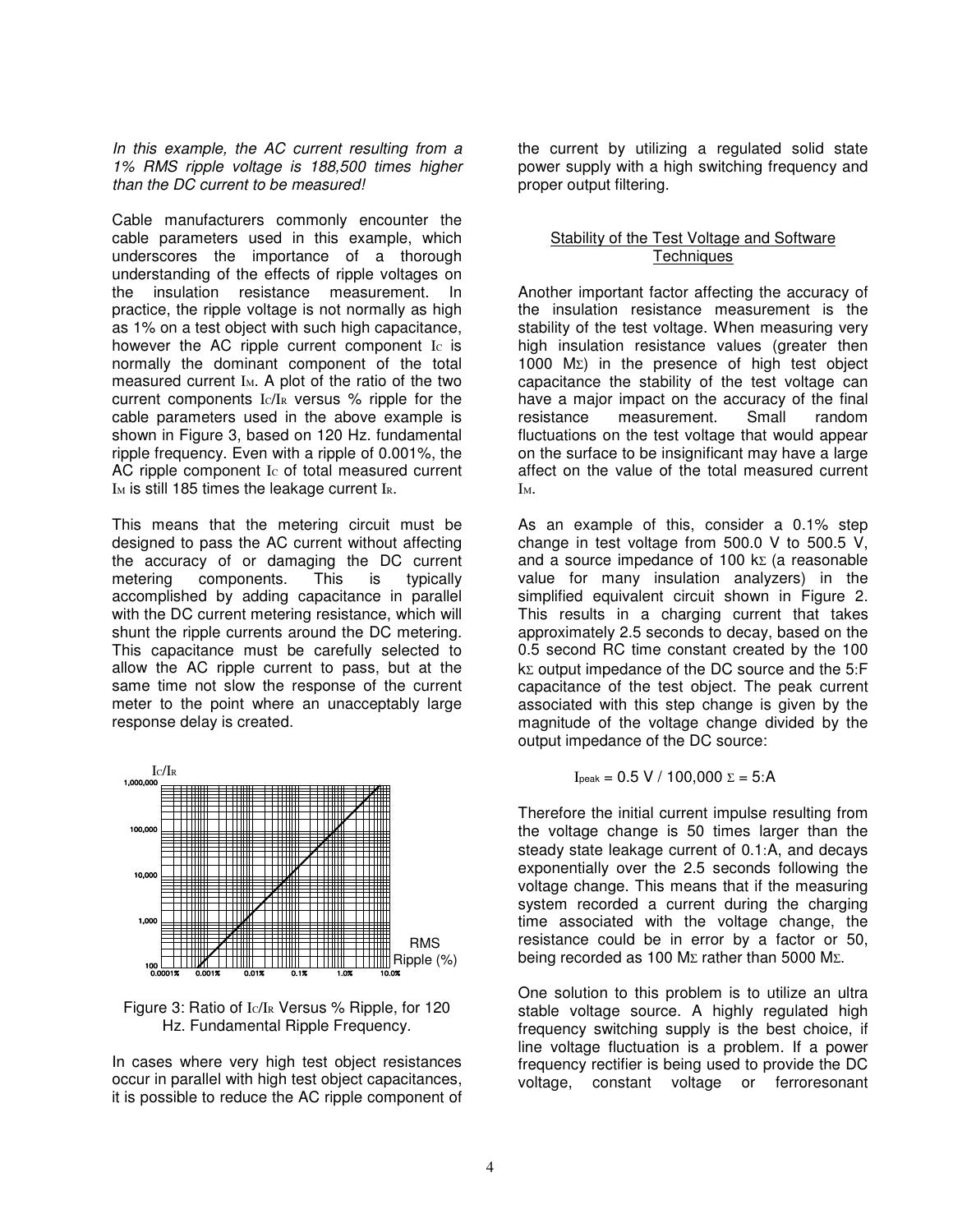transformers may be employed to stabilize the AC power supply feeding the rectifier.

Another method of improving measurement accuracy is based on the fact that such line voltage fluctuations are normally stochastic or random in nature. Computer sampling techniques may be used to make a number of resistance measurements over a predetermined time interval, and then to calculate and display the average resistance as the result. If the time interval is selected to be long enough and the voltage fluctuations are truly random in nature, the end result will be the correct insulation resistance. In cases where the insulation resistance and parallel capacitance are high enough that such a sophisticated measuring algorithm is called for, some statistical analysis of the measuring results will be required in order to determine a sufficient time interval and sampling rate. Once a proper time interval is selected, the measurement results should be repeatable. Poor repeatability indicates that more samples over a longer time period are needed.

#### Discussion of Measurement Uncertainty vs Repeatability:

With regard to uncertainty, it is clear that poor repeatability indicates a high measuring uncertainty. At the same time, it is important to remember that good repeatability does not necessarily mean low uncertainty. If, for example, as stated previously, the leakage resistance of the test object begins to reach the same order of magnitude as the leakage resistance of the test fixturing, the measuring equipment may still make very repeatable measurements, but the result may be very wrong.

There is some comfort in knowing that it is very unlikely that any insulation resistance measurement equipment will indicate a falsely high resistance based on any of the effects mentioned in this paper. This issue is still of importance to cable manufacturers however, since some customers specify a minimum insulation resistance requirement. In these cases, particularly in instances where MIL specs are involved, obtaining an accurate insulation resistance on long lengths of plastic insulated cables is a difficult technical problem. In such cases, the problem is not in manufacturing high

quality cable, but in demonstrating the quality of the cable.

Because the resistances involved in the test circuit are so high, cleanliness of the test fixturing is an absolute necessity. If fanboard fixtures are used to make connections to multiple conductors, any contamination of the test fixturing material will increase surface leakage across the fixture, which will lower the measured resistance value, making the cable insulation appear to be of lower quality than it actually is. If fixtures are not kept clean and maintained, the result will be poor repeatability over time on cables with equivalent insulation. In cases where a minimum insulation resistance and a record of repeatability are customer acceptance requirements, this could cause a problem for the cable manufacturer.

#### Notes on System Calibration:

In cases where test objects exhibit high capacitance, the only sure way to verify the uncertainty of the measurement is to verify the calibration of the instrument with a known resistance and capacitance. Every insulation resistance measurement system should be calibrated with a known test specimen whose resistive and capacitive characteristics represent the type of test objects the system is to be used to measure. It can be very informative to connect a known calibration resistance and capacitance in parallel, and see what the insulation analyzer indicates, and then repeat the test with the capacitance disconnected. It can also be very informative to place a true RMS ac ammeter in series with the capacitance, to see what the AC ripple component of current is, compared to the resistive component that should be easily calculable.

# Conclusion:

The danger of setting up a DC insulation resistance measurement system that is not properly designed for the resistive and capacitive characteristics of the test object is insidious. If the test object resistance and capacitance values are higher than those for which the unit was designed to perform properly, the unit may indicate a value that is in error by more than an order of magnitude. The fact that the unit appears to